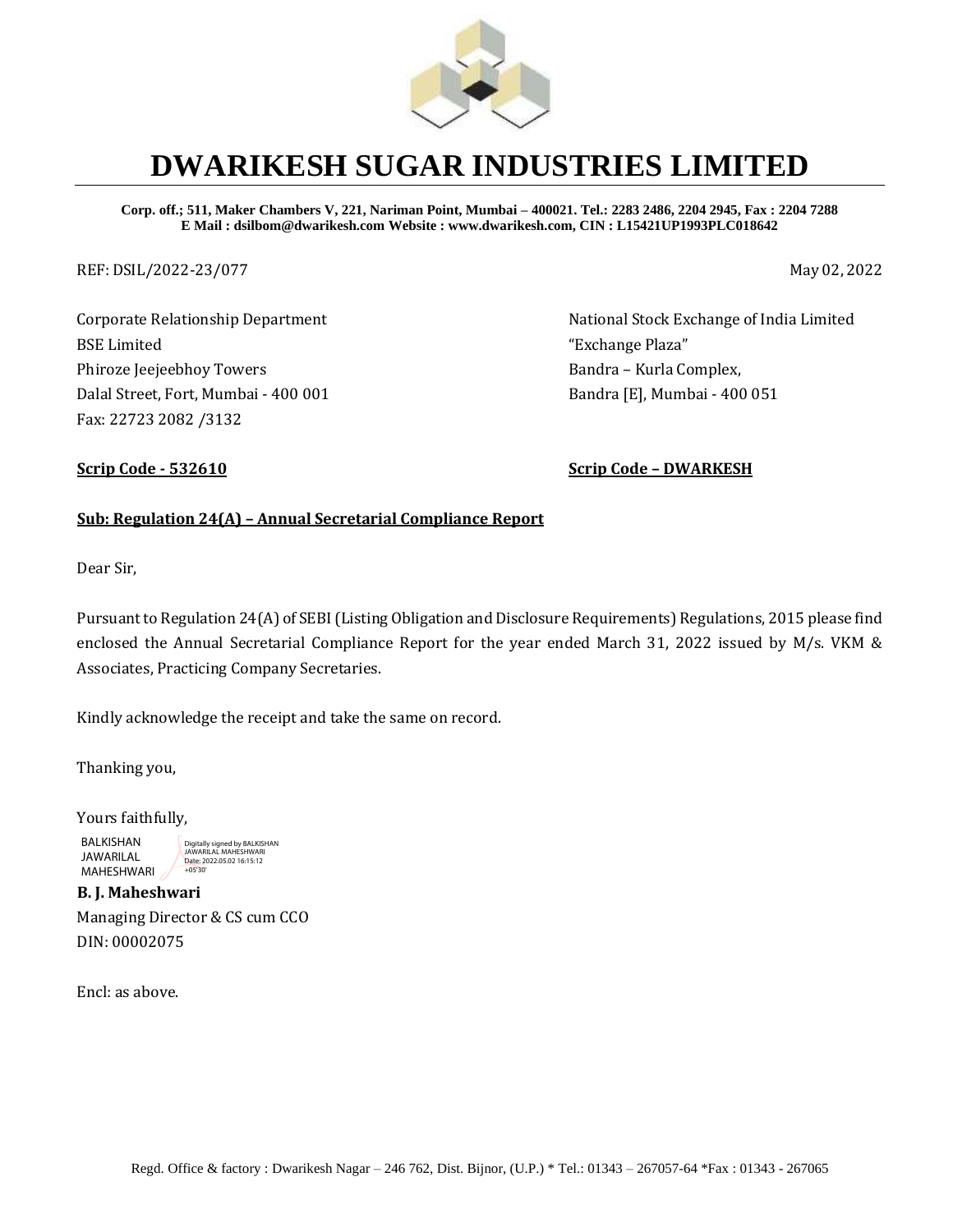#### VIJAY KUMAR MISHRA VITALLER VKM & ASSOCIATES B. Com (Hons.), A C A . F C.S **PRACTISING COMPANY SECRETARIES** PARESH D PANDYA 116,Trinity Building, 1st Floor, 227, Dr. C. H. Street, Behind B. Com., A.C.S. **Parsi Dairy, Marine Lines (E), Mumbai - 2. Tel. : 2207 7267**  Fax : 2207 7542 Mob.: 93229 77388 E-mail[: vkmassociates@yahoo.com](mailto:vkmassociates@yahoo.com)

## **Annual Secretarial Compliance Report for the year ended 31st March 2022**

**To, DWARIKESH SUGAR INDUSTRIES LIMITED,** Dwarikesh Nagar,

Bijnor, Uttar Pradesh-246762.

We, VKM & Associates, Practsing Company Secretaries, have examined:

- (a) all the documents and records made available to us and explanation provided **Dwarikesh Sugar Industries Limited** ("the listed entity"),
- (b) the filings / submissions made by the listed entity to the stock exchange,
- (c) website of the listed entity,
- (d) any other document / filing, as may be relevant, which has been relied upon to make this certification,

for the year ended  $31<sup>st</sup>$  March, 2022 ("Review Period") in respect of compliance with the provisions of :

- (a) the Securities and Exchange Board of India Act, 1992 ("SEBI Act") and the Regulations, circulars, guidelines issued thereunder; and
- (b) the Securities Contracts (Regulation) Act, 1956 ("SCRA"), Rules made thereunder and the Regulations, circulars, guidelines issued thereunder by the Securities and Exchange Board of India ("SEBI");

The specific Regulations, whose provisions and the circulars / guidelines issued thereunder, have been examined, include:-

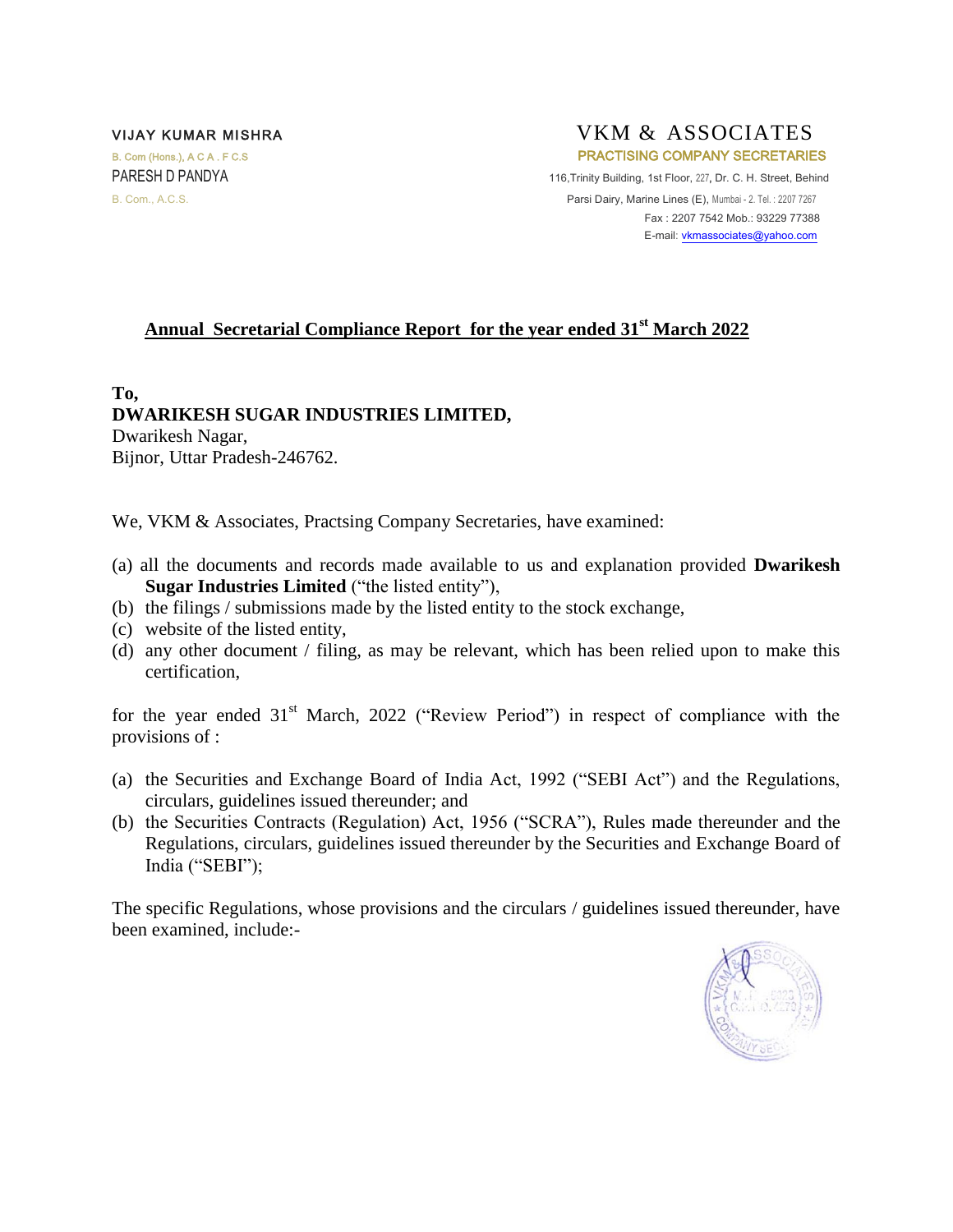- (a) the Securities and Exchange Board of India Act, 1992 ("SEBI Act") and the Regulations, circulars, guidelines issued thereunder; and
- (b) the Securities Contracts (Regulation) Act, 1956 ("SCRA"), Rules made thereunder and the Regulations, circulars, guidelines issued thereunder by the Securities and Exchange Board of India ("SEBI");

The specific Regulations, whose provisions and the circulars / guidelines issued thereunder, have been examined, include:-

- (a) Securities and Exchange Board of India (Listing Obligations and Disclosure Requirements) Regulations, 2015;
- (b) Securities and Exchange Board of India (Issue of Capital and Disclosure Requirements) Regulations, 2018;- (Not Applicable to the Company during the review period)
- (c) Securities and Exchange Board of India (Substantial Acquisition of Shares and Takeovers) Regulations, 2011;
- (d) Securities and Exchange Board of India (Buyback of Securities) Regulations, 2018; (Not applicable to the Company during the review period);
- (e) Securities and Exchange Board of India (Share Based Employee Benefits) Regulations, 2014; (Not applicable to the Company during the review period);
- (f) Securities and Exchange Board of India (Issue and Listing of Debt Securities) Regulations, 2008; - During the year, the Company had issued Commercial Papers (CP) aggregating Rs. 250 cr and the same listed on BSE Limited;
- (g) Securities and Exchange Board of India (Issue and Listing of Non-Convertible and Redeemable Preference Shares) Regulations, 2013; - (Not applicable during the review period);
- (h) Securities and Exchange Board of India (Prohibition of Insider Trading) Regulations, 2015;
- (i) The Securities and Exchange Board of India (Depositories and Participants) Regulations, 2018;
- (j) The Securities and Exchange Board of India (Registrars to an Issue and Share Transfer Agents) Regulations, 1993 regarding the Companies Act and dealing with client - (Not applicable during the review period);

and based on the above examination, we hereby report that, during the Review Period:

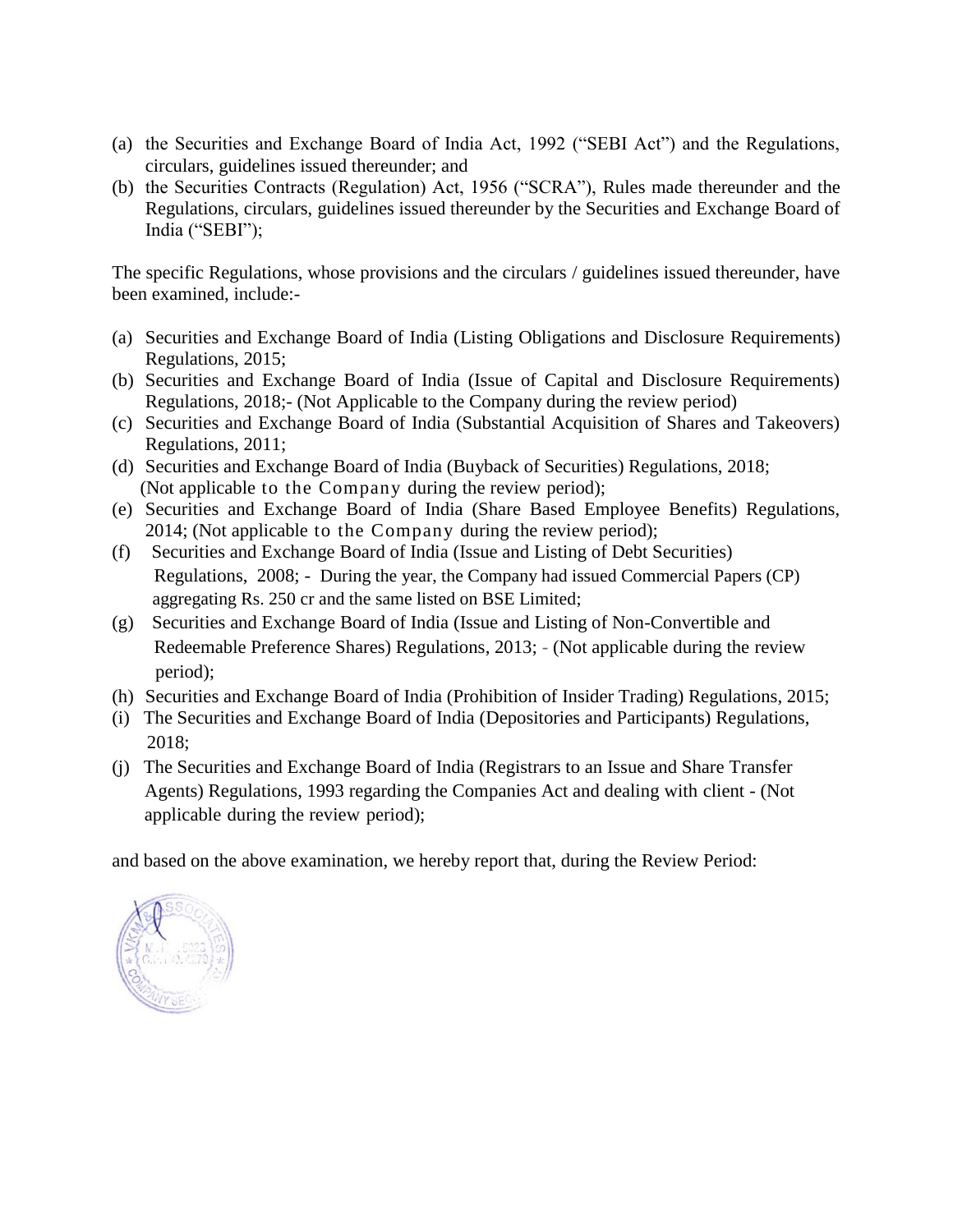(a) The listed entity has complied with the provisions of the above Regulations and circulars / guidelines issued thereunder, **except** in respect of matters specified below: - **No deviations observed**

| Sr.<br>N <sub>O</sub> | <b>Compliance Requirements</b><br>(Regulations/Circulars/Guidelines<br><i>including specific clauses</i> ) | Deviations | <i><b>Observations/Remarks</b></i> |
|-----------------------|------------------------------------------------------------------------------------------------------------|------------|------------------------------------|
|                       | <b>Not Applicable</b>                                                                                      |            |                                    |
|                       |                                                                                                            |            |                                    |

- (b) The listed entity has maintained proper records under the provisions of the above Regulations and circulars / guidelines issued thereunder in so far as it appears from my/our examination of those records.
- (c) The following are the details of actions taken against the listed entity/its promoters / directors/ material subsidiaries either by SEBI or by Stock Exchanges (*including under the Standard Operating Procedures issued by SEBI through various circulars*) under the aforesaid Acts/ Regulations and circulars / guidelines issued thereunder: **No violation occurred**

| Sr.<br>N <sub>o</sub> | Action taken by       | Details<br>of<br><b>Violation</b> | taken | Details of Action   Comments on the<br>Actions taken by the<br>Company |
|-----------------------|-----------------------|-----------------------------------|-------|------------------------------------------------------------------------|
|                       | <b>Not Applicable</b> |                                   |       |                                                                        |
|                       |                       |                                   |       |                                                                        |
|                       |                       |                                   |       |                                                                        |

(d) The listed entity has taken the following actions to comply with the observations made in previous reports:

| Sr                    | <i><b>Observations</b></i> | in<br>the | <i><b>Observations</b></i> |                 |     |               |                    |  | Actions taken by Comments on the |  |
|-----------------------|----------------------------|-----------|----------------------------|-----------------|-----|---------------|--------------------|--|----------------------------------|--|
| N <sub>o</sub>        | previous Reports           |           | made                       | in              | the |               | the Listed Entity; |  | Actions taken by the             |  |
|                       |                            |           | Secretarial                |                 |     | <i>if any</i> |                    |  | Company                          |  |
|                       |                            |           | Compliance                 |                 |     |               |                    |  |                                  |  |
|                       |                            |           | Report for                 |                 | the |               |                    |  |                                  |  |
|                       |                            |           | year                       | ended $31^{st}$ |     |               |                    |  |                                  |  |
|                       |                            |           | March, 2021                |                 |     |               |                    |  |                                  |  |
| <b>Not Applicable</b> |                            |           |                            |                 |     |               |                    |  |                                  |  |